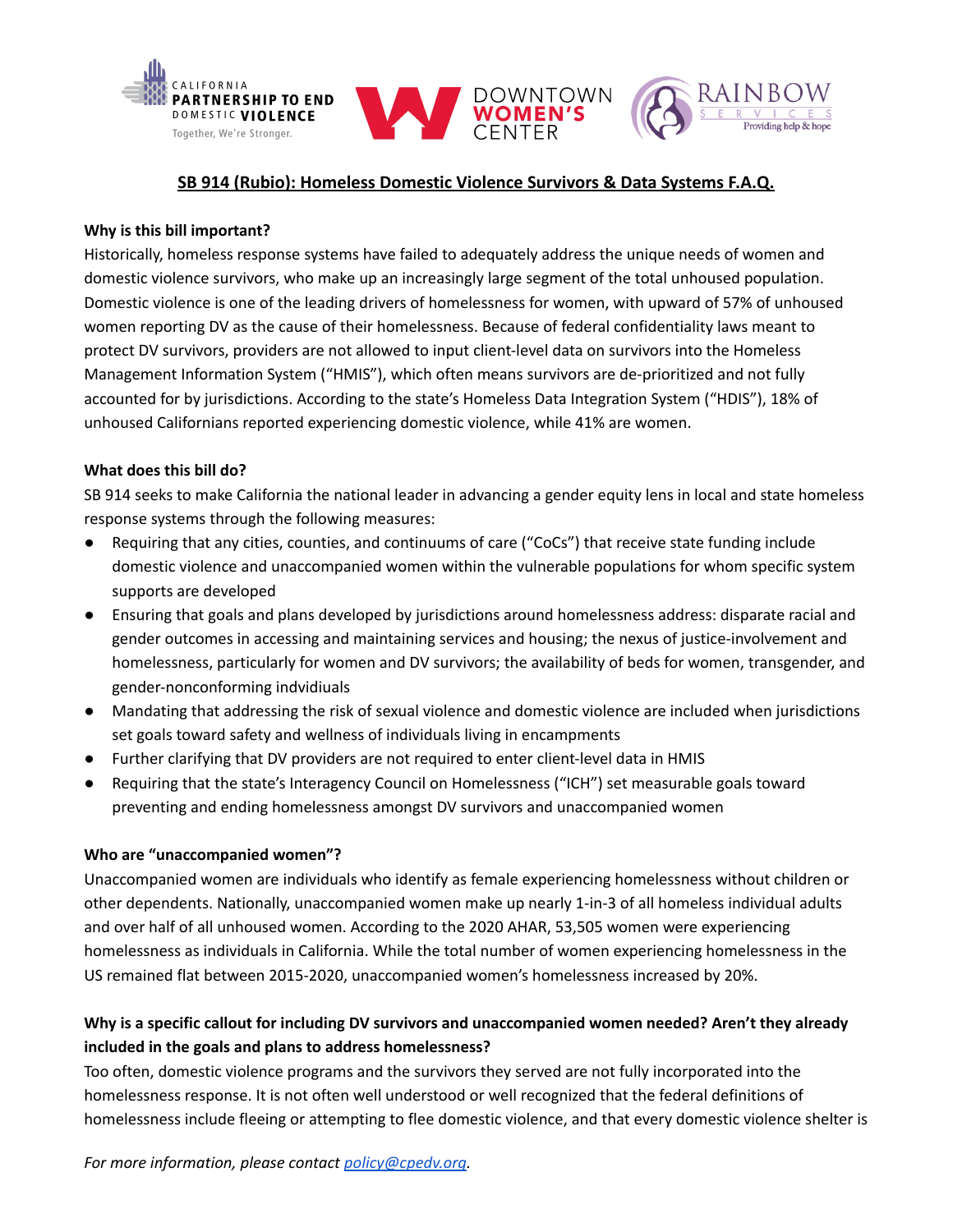### *SB 914 (Rubio) FAQs*

serving a population of homeless survivors and their children. Additionally, domestic violence victim service providers are prohibited by the federal Violence Against Women Act from entering client-level information into the databases that the homeless system uses (HMIS and HDIS). Although domestic violence programs utilize comparable databases and can provide robust aggregate data about the homeless population they serve, this difference in the data provided all too often means that the data about their services is not included in the goals, plans, and outcomes for addressing homelessness.

# **Can you say more about the database and confidentiality issue?**

Updates to the Violence Against Women Act (VAWA) in 2006 included a universal grant condition that requires VAWA grantees and subgrantees to maintain the confidentiality of personally identifying and individual victim information, to protect the confidentiality of anyone who requests or receives victim services from a domestic violence, sexual assault, dating violence or stalking program that receives VAWA funds. VAWA 2005 Section 605 addresses the confidentiality of a victim's personally identifying information for purposes of a data collection project – the Homeless Management Information System (HMIS). In this provision, Congress amended the McKinney-Vento Homeless Assistance Act to prohibit victim service providers from entering Personally Identifying Information (PII) into an HMIS system. The prohibition on entering PII into an HMIS (42 USC §11363) and the definition of a "victim service provider" and of "personally identifying information or personal information" are drawn directly from VAWA 2005 (42 USC §11360(16), (32)). The provision protects victims' information from being disclosed or entered into HMIS which (alone or in conjunction with other information) specifically identifies a particular victim or their location. These are not new requirements for the victim service providers or the homelessness continuums of care. For more information about this issue, we recommend the National Network to End Domestic Violence's Confidentiality Toolkit, available here: <https://www.techsafety.org/confidentiality>

#### **Are there differences in how men and women experience homelessness?**

Yes. Domestic Violence is the leading cause of homelessness among female identified individuals and heads of families. According to the California Policy Lab, 80% of unsheltered, unaccompanied women cited trauma as the cause of their homelessness. Unaccompanied women, on average, wait over 10 years to access stable housing, at a rate twice that of men. Unsheltered women also face a higher likelihood of sexual violence and trauma and inadequate hygiene access disproportionately impacts women.

# **How does this bill align with the Homeless Housing, Assistance, and Prevention (HHAP) grant program and other current grant programs?**

The language in SB 914 was developed with these grant programs in mind, and pulls much of its language directly from the items that are required through HHAP, Ending Family Homelessness Challenge grants, and Encampment Resolution Funding included in the FY 21-22 budget. Some specific examples include the language in SB 914 about local landscape analysis, outcome goals, utilizing funding for databases, and a focus on both family homelessness and encampment resolution activities.

# **Do the impacted government agencies have the capacity to take on these new requirements?**

We believe they do. This bill is not creating a new category of homeless individuals, or creating new expectations for the cities, counties, or Continuums of Care. We are simply requiring that within activities those entities already engage in, that they explicitly include these two frequently overlooked segments of the homeless population. The new requirements for the state's Interagency Council on Homelessness are complementary to its

*For more information, please contact [policy@cpedv.org.](mailto:policy@cpedv.org)*